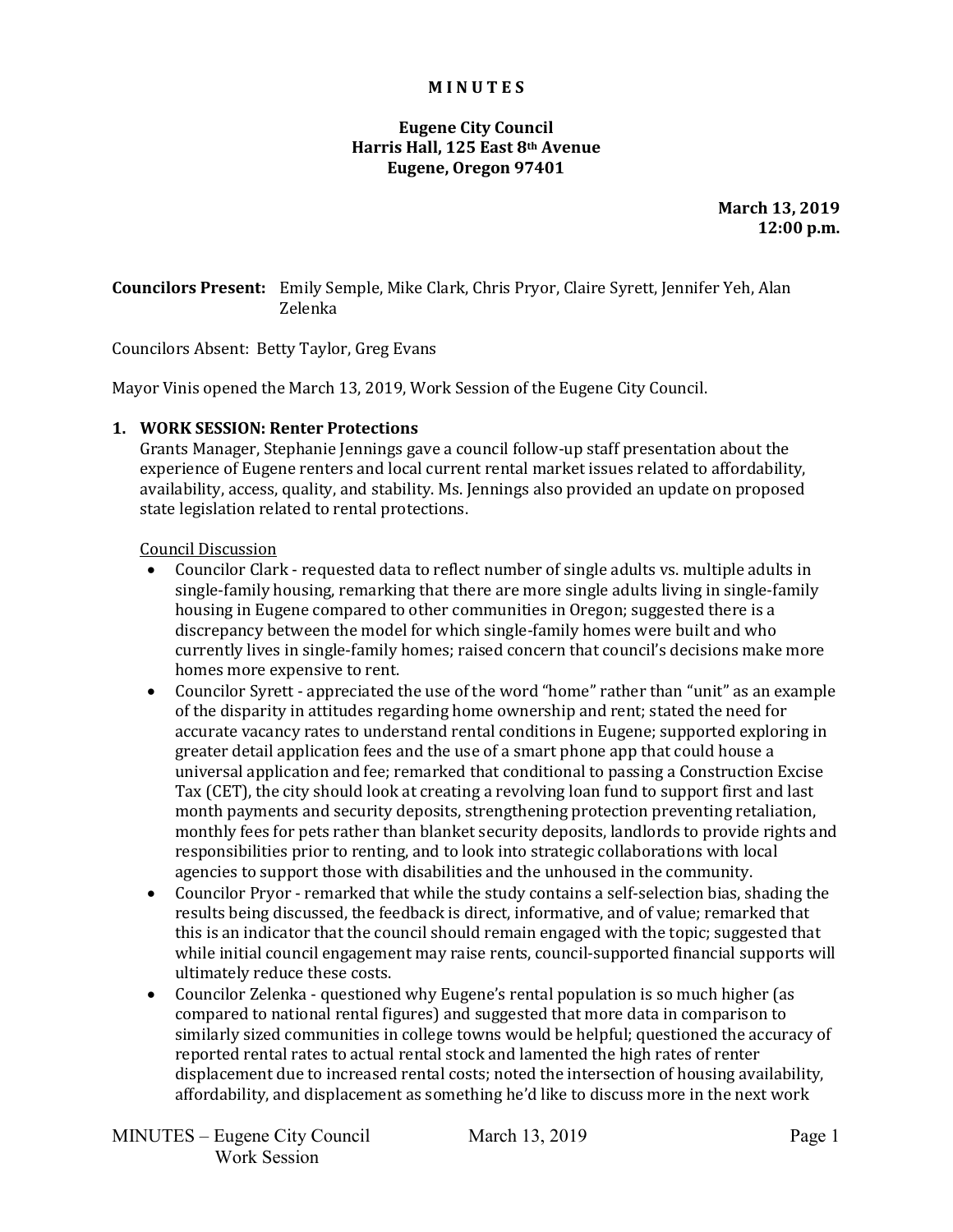session; reiterated the remarks from councilors about high cost of application fees and the use of a universal application, highlighting an existing application called One App Oregon and commented on the lack of standards regarding security deposits within Eugene rental housing code.

- Councilor Semple reiterated previous councilor comments regarding multiple application fees, renter projections from retaliation, security deposits, animal fees, etc.
- Mayor Vinis asked if month-to-month rentals were considered in listening sessions, especially in relation to the potential effects of proposed state legislation; questioned if a tool like Housing Navigators would be helpful for renters.
- Councilor Clark requested a definitive number of renters in Eugene and a definitive number of what kinds of homes they live in; asked for a definitive understanding of the types of homes that exist within the city (single family vs. duplex vs. multiple family, for example), and suggested that historical data collection has not been accurate to this end; encouraged assisting renters in becoming homeowners to open the rental market and create stability for those becoming homeowners; referred to Springfield's revolving loan fund to assist with down payments as a possible support.
- Councilor Zelenka suggested the number of rent-burdened is ultimately the crisis and questioned the plausibility of a resolution process addressing security deposits in the rental housing code; suggested ways to increase education for renters about renter resources; asserted support for use of CET to provide City-funded financial supports; wondered what was to come out of the survey and listening sessions and asked to integrate renter perspectives and potential actions out of renter protection efforts with Housing Tools and Strategies process.
- Councilor Yeh requested staff come back with actions council can consider for both renters with urgent needs and renters with long-term but important needs; wondered what council can do create stability for renters and potential homeowners; thanked committee members for their work.
- Councilor Clark reiterated the need for more homeowners, the City's role in creating financial resources for homeownership, and asked if there are similar strategies the council can engage.

# **2. WORK SESSION: Housing Tools and Strategies**

Economic Development Planner Anne Fifield, Community Development Director Michael Kinnison, and Metro Community Planning Manager Terri Harding provided a summary of information regarding the potential actions that were identified in the Housing Tools and Strategies workgroup, an update on the body of work currently underway, and where staff will focus on the next phase of work.

## Council Discussion

- Mayor Vinis noted her appreciation for the presentation.<br>• Councilor Clark agreed with staff comments and suggeste
- Councilor Clark agreed with staff comments and suggested there is a lack of affordability for a diversity of homes, and disparate types of housed populations to the model for which homes were locally built;. Councilor Clark questioned if it is best to construct homes to how households organize as Eugene may differ in how "household" is defined from other communities.
- Councilor Pryor questioned if the City can reduce costs associated with building affordable homes; commented on prior attempts to do so, noting that these fixes are not easy; requested attempts to do so be intentional, sincere, and authentic; stated that he does not want the issue to be ignored because it's complicated.
- Councilor Zelenka noted appreciation for ever-improving format of items and acknowledged depth of problem which has developed over decades; said this issue is a